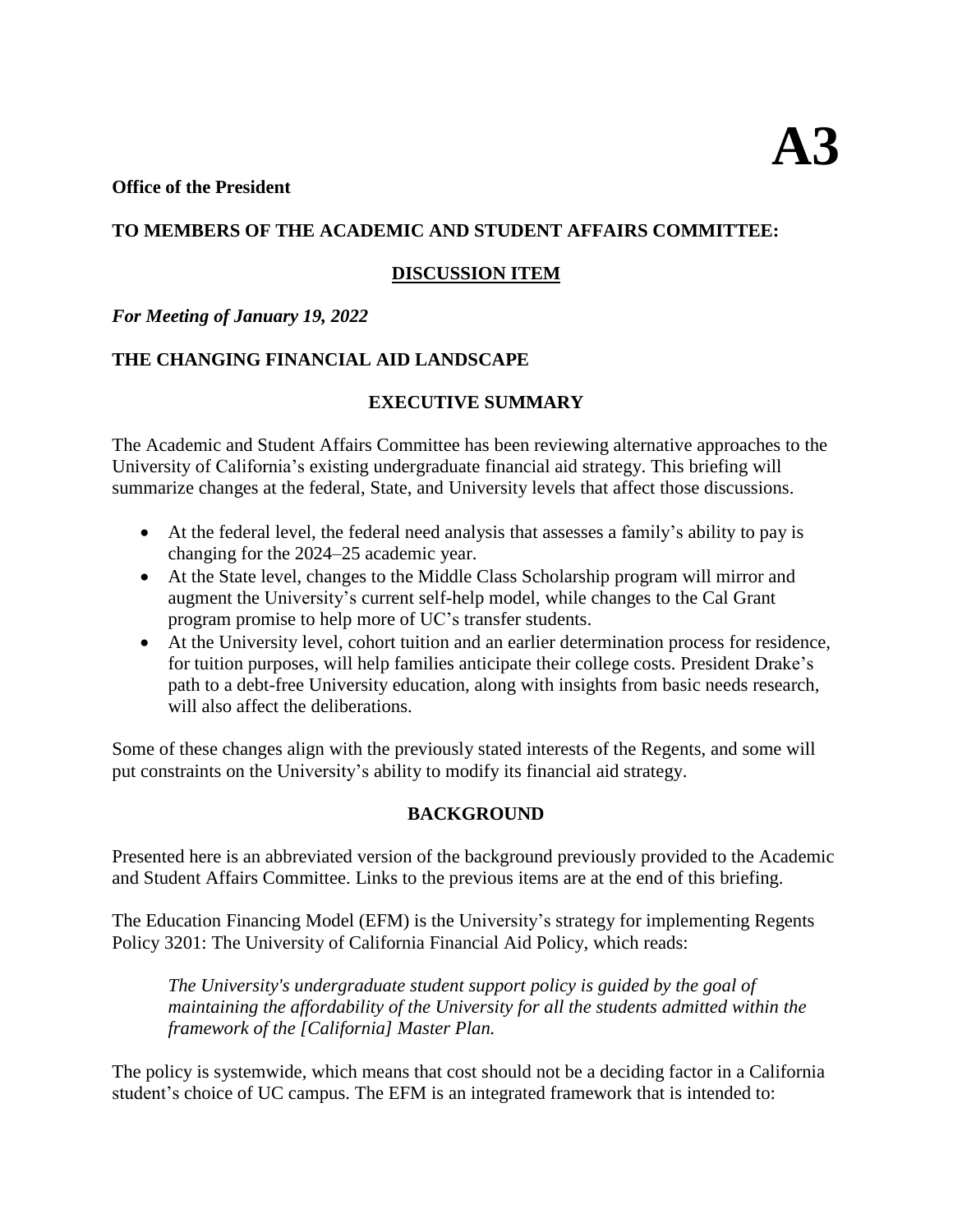### **ACADEMIC AND STUDENT -2- A3 AFFAIRS COMMITTEE January 19, 2022**

- Measure the systemwide need for undergraduate financial aid
- Allocate resources across UC campuses to make the net cost similar for families in similar circumstances on any campus
- Guide campuses in creating individual student financial aid packages

The EFM has three critical principles, all of which draw directly from Regents Policy 3201.

## **Principle 1: Total Cost of Attendance is the Context for Measuring Affordability**

Both Regents policy and the EFM recognize that affordability for California students and families must include all educational costs, including books, supplies, food, housing, transportation, personal expenses, health insurance, and tuition.

## **Principle 2: Covering the Total Cost Requires a Partnership**

Regents Policy 3201 treats covering the total cost of attendance as a partnership between students, their parents/families, and State, federal, and University financial aid programs.

| Parents/Families                                                                                                                                              | <b>Students</b>                                                                                                                                                                                          | <b>Grant Support</b>                                                                                                                                                                         |
|---------------------------------------------------------------------------------------------------------------------------------------------------------------|----------------------------------------------------------------------------------------------------------------------------------------------------------------------------------------------------------|----------------------------------------------------------------------------------------------------------------------------------------------------------------------------------------------|
| • Based on their ability to<br>pay, using federal<br>formula (income, assets,<br>family size, etc.)<br>• Expectations range from<br>\$0 to cost of attendance | • Work part-time $\left( < 20 \right)$<br>hrs) during the school<br>year, full-time during the<br>summer<br>• Take on loan debt such<br>that repayments are five<br>to nine percent of<br>average income | • Cal Grants (\$950)<br>million) primarily cover<br>tuition.<br>• Federal Pell Grants<br>$(\$400$ million)<br>• UC Grant (\$800 million)<br>fills in gaps: two-thirds<br>cover living costs. |
|                                                                                                                                                               |                                                                                                                                                                                                          |                                                                                                                                                                                              |

The expectation for parental contribution is a progressive model based on the federal financial aid need analysis, and provides an initial foundation for calculating financial aid. The lowestincome parents/families are not asked to contribute anything. Students who are independent of their parents for financial aid purposes, and therefore do not have an expected parental contribution, include student parents, veterans, foster youth, married students, formerly homeless youth, and students in a legal guardianship.

### **Principle 3: Student Work and Borrowing Must Be Manageable to be Affordable.**

The Regents Policy 3201 states that,

*[F]unding levels for grants will assume manageable debt levels based on expected earnings after graduation relative to loan repayment obligations and manageable work expectations that reflect the number of hours per week that students can work while*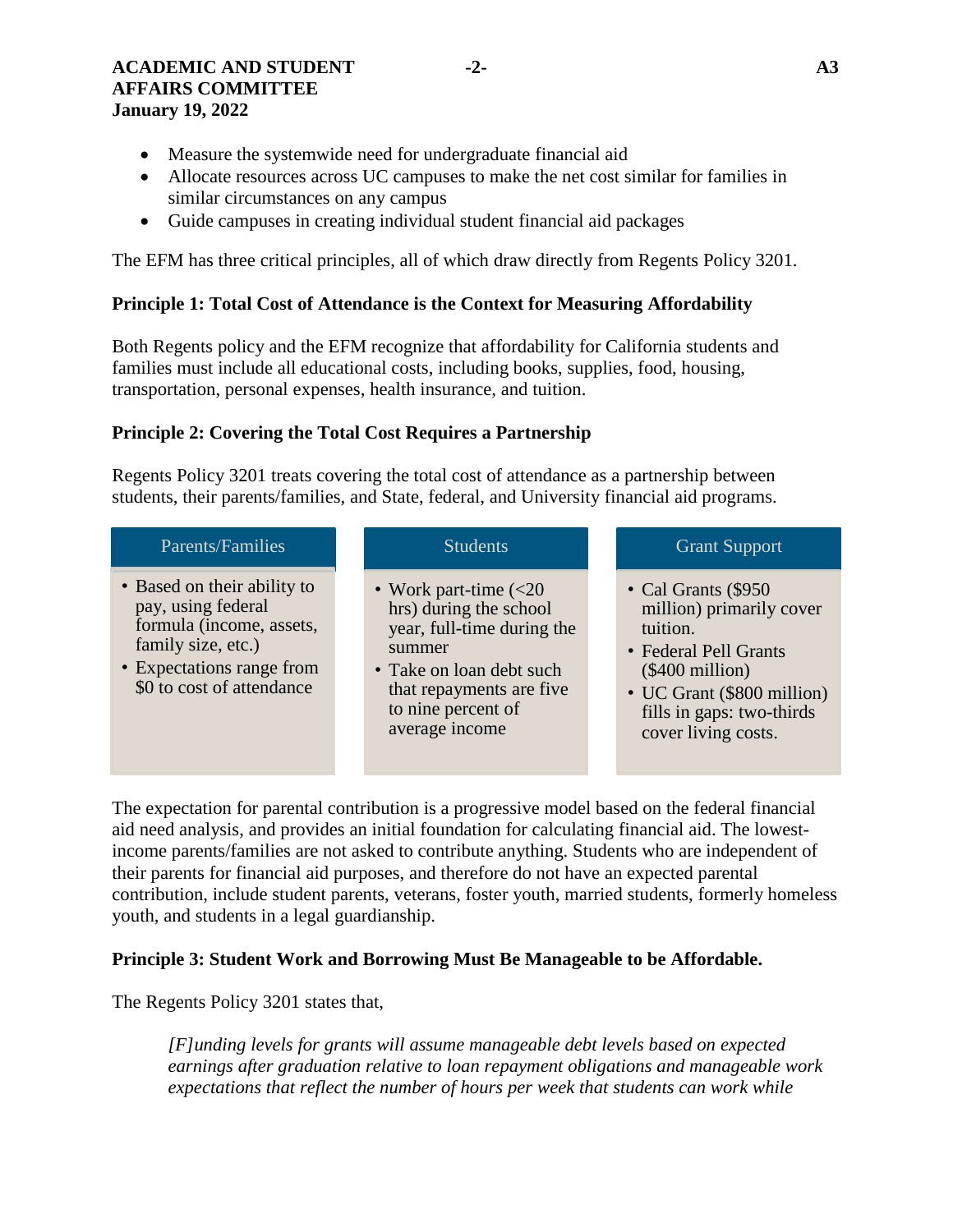### **ACADEMIC AND STUDENT -3- A3 AFFAIRS COMMITTEE January 19, 2022**

*enrolled during the academic year or over the summer without any significant adverse impact on academic performance.*

The EFM currently defines a range of manageable working (six to 20 hours per week during the academic year) and student debt (five to nine percent of postgraduate earnings). Students have flexibility in how they choose to meet the assumed part-time work and student loan. For example, they can choose to exchange part-time work for additional borrowing or vice versa. They can also reduce their need to work and borrow by earning outside scholarships or tapping into savings.

Figure 1 presents a visual depiction of how the EFM works based on income.



## **Figure 1: Visualization of Current EFM**

Covering the Total Cost of Attendance Under UC's Education Financing Model (Average Costs for Living On-campus 2018-19: \$35,300)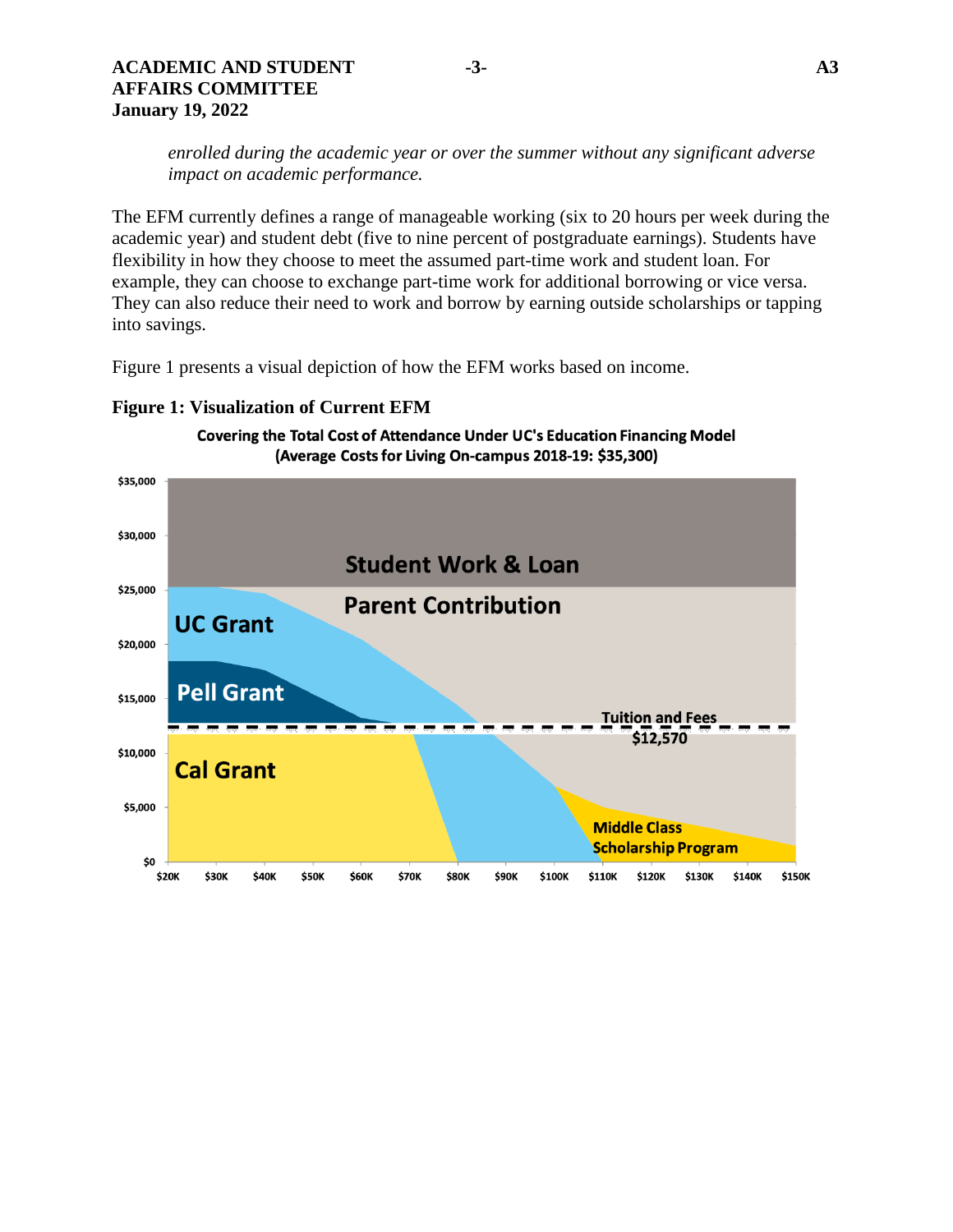### **A CHANGING LANDSCAPE**

### *National Policy Change: Assessing a Family's Ability to Pay*

In December of 2020, Congress passed the Free Application for Federal Student Aid (FAFSA) Simplification Act as part of a larger appropriations bill. The changes to the act will be implemented in 2024–25 and include some key modifications that the University will need to incorporate into its financial aid strategy.

#### Student Aid Index Replaces Expected Family Contribution

What seems to be the biggest change is the Expected Family Contribution (EFC), to be replaced by a Student Aid Index (SAI). UC anticipates that the SAI will operate like the EFC in terms of the calculation of federal need-based aid eligibility, although that remains to be regulated.

The SAI can be a negative number, as low as -\$1,500, recognizing that some families have an even lower ability to contribute to their child's education than the current "zero EFC" would suggest. Colleges and universities should be able to provide \$1,500 in additional financial aid to these families, even if it exceeds the total cost of attendance.

This is important because it provides a clear mechanism for offering additional support to the neediest students, lowering their need to work and borrow. The University could decide that its return-to-aid–funded, need-based grant awards will increase to fill the negative SAI. This aligns with Options 2 and 6 from the November 2020 Academic and Student Affairs Committee discussion item, *Alternative Approaches to Financial Aid*.

#### Change in Need Analysis

The need-analysis formula currently divides the Expected Family Contribution by the number of students currently enrolled in college. For example, a family that is assessed to be able to afford \$10,000 per year, but has two students in college, will be asked to contribute \$5,000 towards each student's education. Starting in 2024–25, that same family would have a Student Aid Index of \$10,000.

The University could decide to use its own need-based grant to offset this change. Its ability to do so will be somewhat constrained by the size of the differential in SAI for an individual student.

#### Setting Total Cost of Attendance

Until the passage of this bill, the U.S. Secretary of Education was prohibited from defining how a college or university could set its total cost of attendance. That will now change. As noted below, the State also wants to define the total cost of attendance at UC and the California State University (CSU) for the purposes of administering the Middle Class Scholarship Program.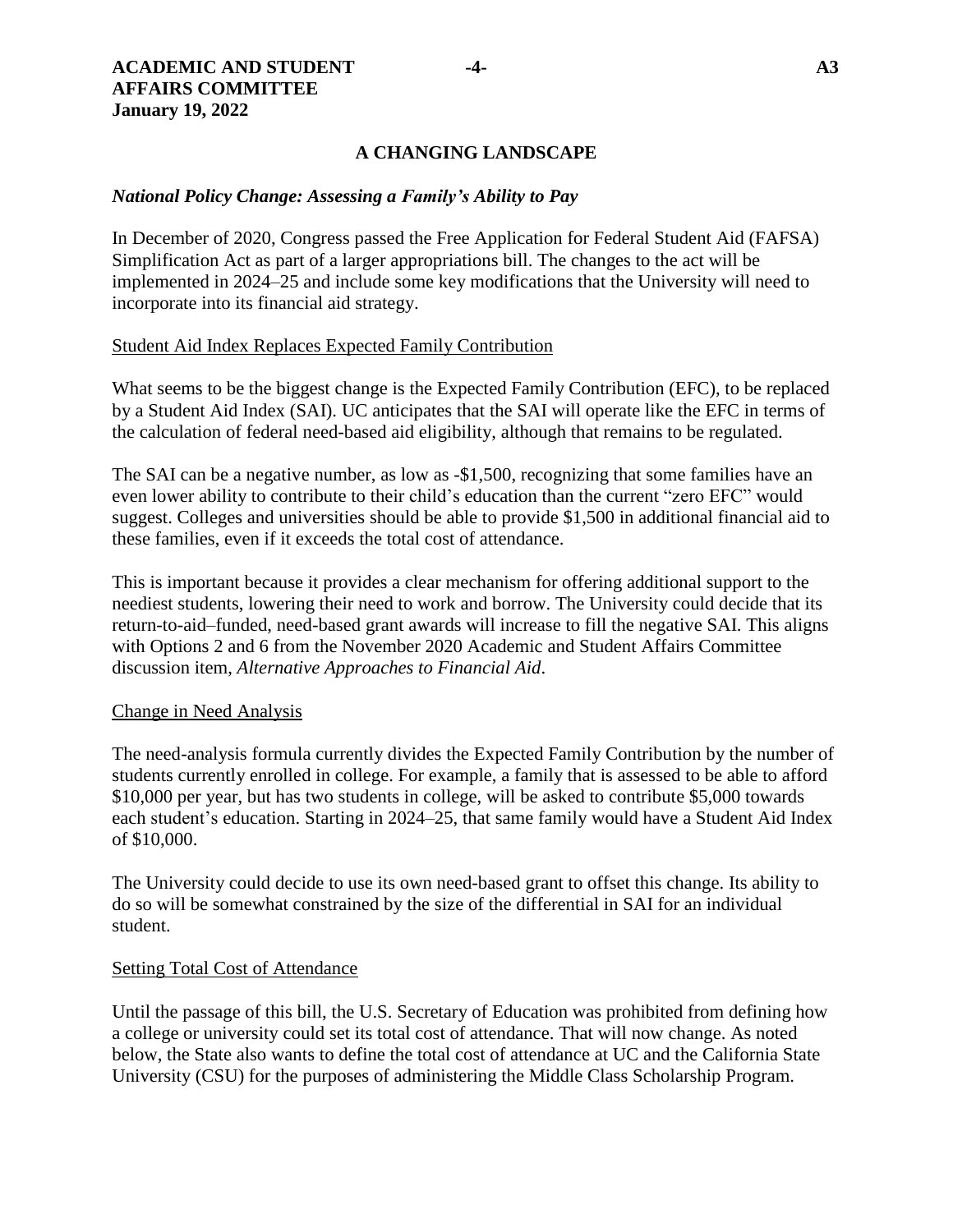Both the Cal Grant and Middle Class Scholarship programs were significantly modified through the 2021 State budget process.

### Cal Grant Community College Entitlement

The Community College Entitlement Program (CCEP) has the potential to benefit UC transfer students. About 10,000 UC transfers who could qualify for Cal Grants do not currently qualify because of the various rationing devices in the existing program (i.e., age caps).

Community college students with an adequate grade point average will be able to qualify for a Cal Grant while at a California Community College (CCC). Currently, students must qualify for a Cal Grant High School Entitlement when entering college or a Transfer Entitlement at the point of transfer. The CCEP will allow students transferring to UC to bring their already secured Cal Grant with them.

This will expand the amount of tuition coverage available to UC students through the Cal Grant programs, freeing up UC need-based grants to cover non-tuition costs.

### Middle Class Scholarship 2.0

The current Middle Class Scholarship (MCS) program covers up to 40 percent of tuition for those not receiving tuition coverage at California State University (CSU) or UC. The reformed program will instead address the total cost of attendance, with the goal of creating a debt-free education at the two public university systems. In doing so, the Legislature proposed increasing the program from \$117 million to over \$500 million.

The approach conceptualizes a self-help component like UC's Education Financing Model, but it sets a goal of \$7,898 in total self-help for students, an amount that the State thinks students can earn through part-time work during the academic year and full-time work during the summer.

MCS 2.0 goes even further, however, by covering the Expected Family Contribution/Student Aid Index for families making up to \$100,000 per year.

There are opportunities and challenges presented by MCS 2.0 that constrain the University's ability to set its own financial aid policies.

The investment that would lower self-help to \$7,898 will be welcome support for UC students, and the offset to the amount expected of parents will help those in the middle-income range for whom we currently ask for a contribution.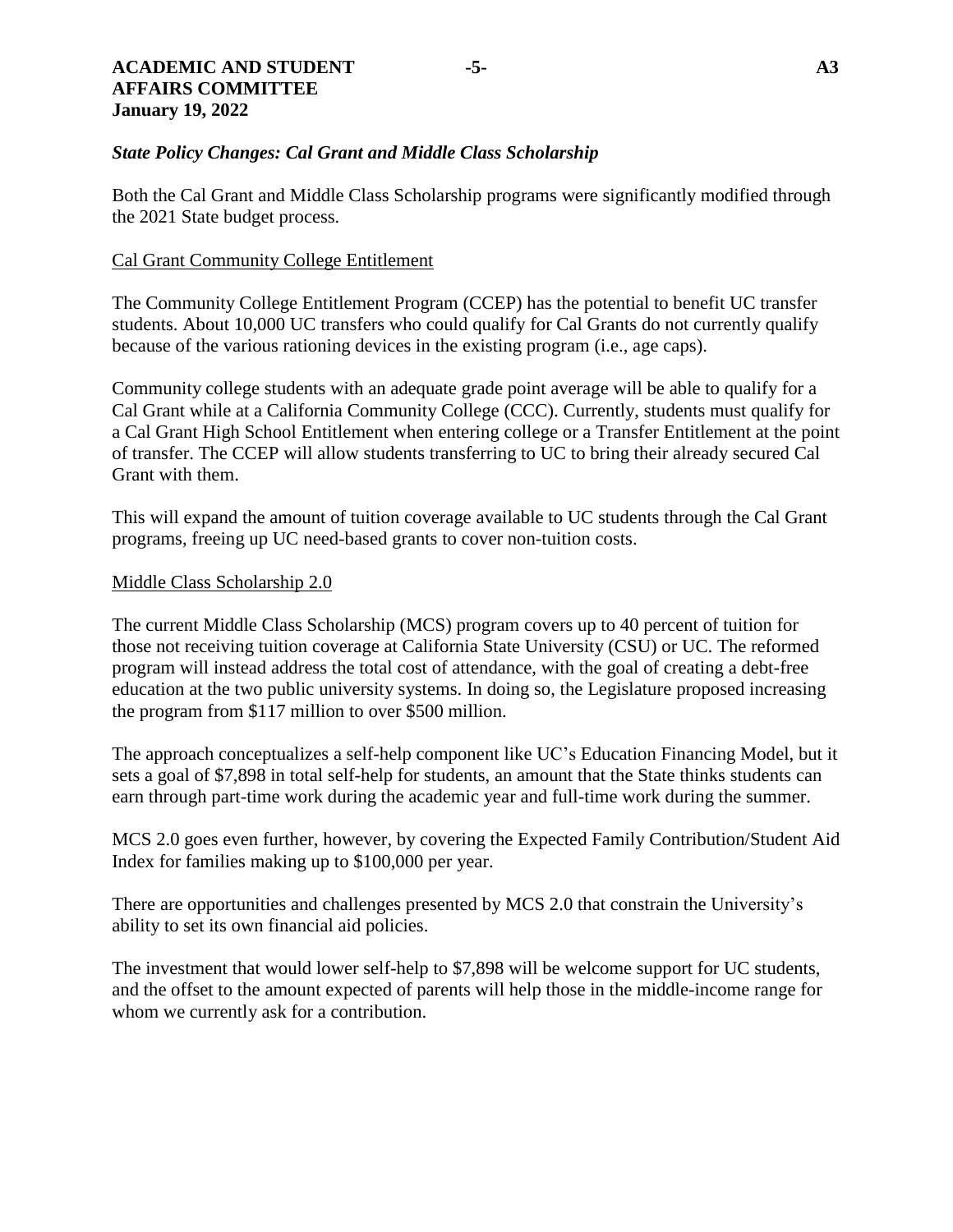## **ACADEMIC AND STUDENT -6- A3 AFFAIRS COMMITTEE January 19, 2022**

MCS 2.0 poses two challenges:

- The State will want to define the total cost of attendance for the administration of the program. This affects some of the reforms related to how the University currently estimates the cost of attendance under the EFM.
- More importantly, MCS 2.0 is a "last dollar" program, which means that awards to students would be reduced or eliminated if the University packaged a student with a self-help of anything less than \$7,898. In other words, UC could not lower the self-help for students below the statutory floor without forgoing MCS 2.0 funds for its students.

### Other Programs

The State has created a number of other financial aid programs that will benefit UC students. The programs include:

- \$4 million in summer financial aid
- \$15 million in State emergency grants
- The Learning Aligned Employment Program
- The Dreamer Service Incentive Grant
- Augmented Cal Grants for student parents and former foster youth
- California Volunteers (an AmeriCorps-like program)
- Expanded Golden State Teachers Grant Program

The Learning Aligned Employment Program, the Dreamer Service Incentive Grant, and California Volunteers will all help provide students with the means to achieve a debt-free path to a UC degree.

# *University-Level Changes: More Predictable and Understandable Costs for Families*

Through both Regental and administrative action, the University has provided more predictable and understandable costs for families. These serve as a backdrop for the committee's discussions but should not limit policy choices that have been discussed in the past (see the November 2020 discussion item).

### Tuition Stability Plan

In July of 2021, the Board of Regents approved a multi-year tuition plan that holds tuition stable for students once they enroll at the University. Furthermore, the action taken in July incorporated a 45 percent set-aside of the increased tuition revenue.

For financially needy families, the higher tuition for incoming cohorts of students will be offset by increases in both Cal Grants and the University's own need-based grants. With the increase in